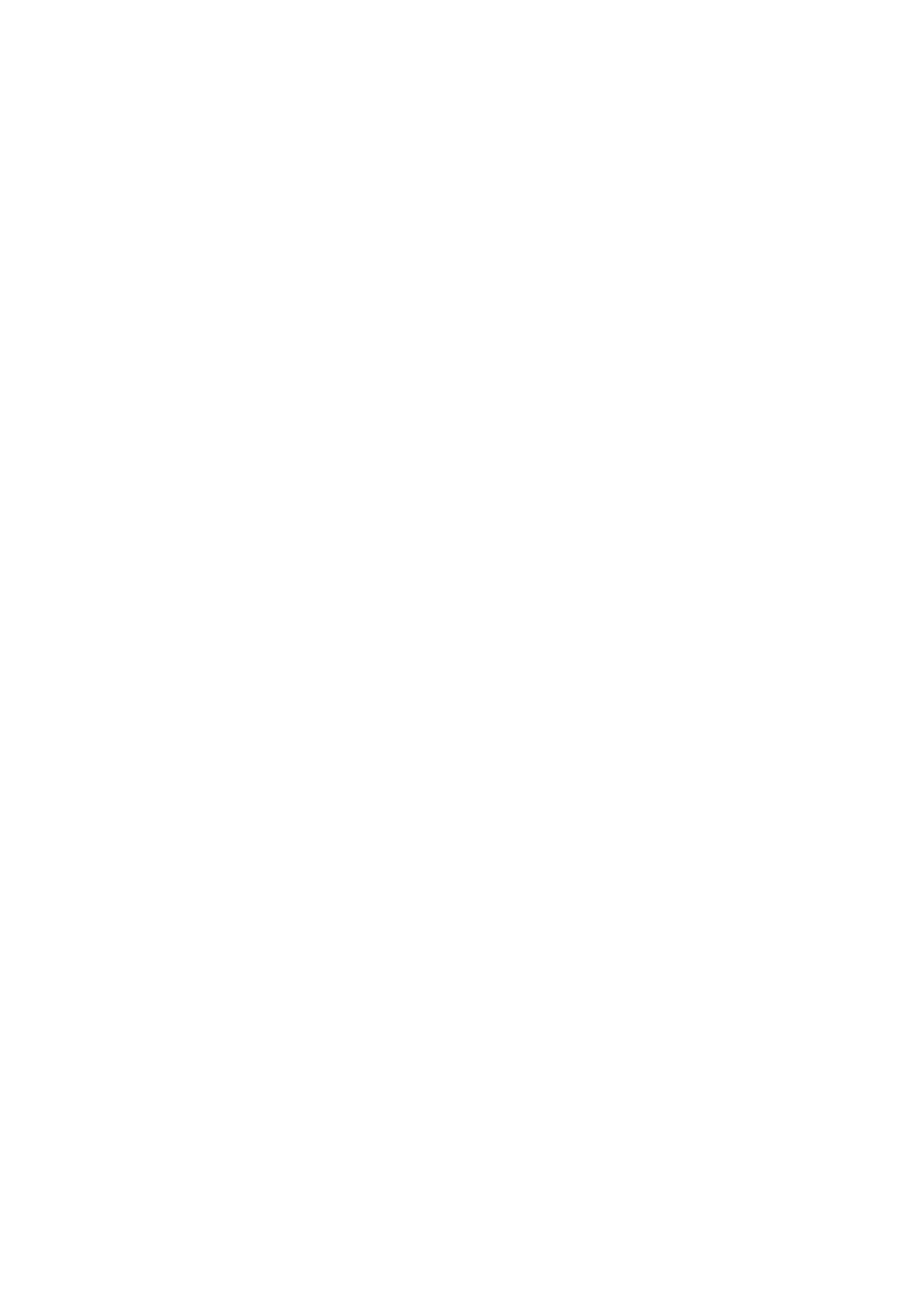## **Address by Mr. Paul Bulcke**

Chairman of the Board

*Translation of the original French text. Check against delivery.*

Ladies and gentlemen, shareholders,

I am speaking to you today in what are, once again, unprecedented circumstances.

I sincerely regret that we must conduct our Annual General Meeting as a virtual event for the third year in a row. Under applicable Swiss legislation at the time, it was impossible for us to consider meeting in person. I thank you for participating in this virtual event today.

Ladies and gentlemen, we are living in difficult and complex times – extraordinary times. COVID remains a central concern. Even as we start to emerge from a pandemic situation in some parts of the world, there is still immense uncertainty about its trajectory going forward.

In addition, we are facing an intense conflict in Europe, where we are seeing violence, suffering and human loss of life. Once again, we are at a point in history that calls for solidarity, that requires us all to do what we can to support those in need.

This is a critical time. Nestlé is aware of its responsibilities. First and foremost, it is a question of the safety and health of all our employees, where there is conflict but also elsewhere. Our priority is also to ensure the supply of basic food and nutritional products, wherever they are needed. And to maintain our presence in our communities, wherever we can help.

Throughout these crises, it is the motivation, dedication, and professionalism of all our employees, in the areas affected and elsewhere, that defines Nestlé's response. I would like to thank each individual, particularly those who are directly affected, for all they have done and are still doing. Their work makes it possible for us to deliver in a world faced with so many shocks. I deeply admire their courage and determination. They make Nestlé – they are Nestlé. I pay tribute to them.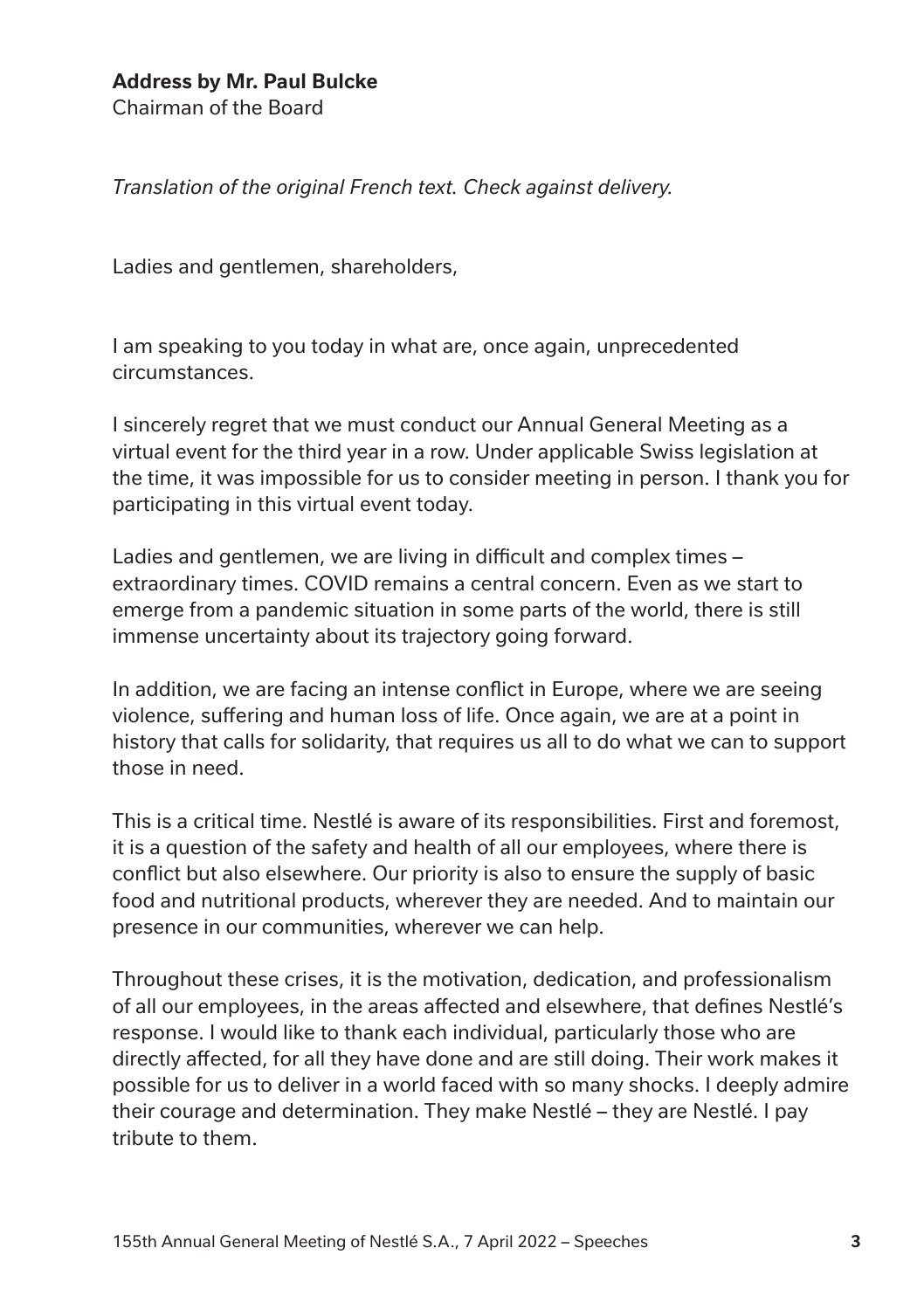I would also like to thank our management team for their continued adaptability and relentless work. Last year, I noted that 2020 had not been the easiest of years. 2021 proved no easier. And now 2022 is shaping up to be just as difficult.

Ladies and gentlemen, shareholders,

Allow me, in the context of our AGM today, to look back at 2021. This was a year in which COVID continued to be a central concern, and during which pressures such as inflation and supply chain tensions emerged.

Throughout this challenging year, Nestlé continued to pursue its long-term nutrition, health and wellness strategy. With a strong focus on consumer needs and preferences, continuous fast-paced innovation, digital transformation, strong brand support and stringent portfolio management, Nestlé has positioned itself well for the challenges of the future.

Highlights of our strategic focus are many. We have made significant investments in our high-growth categories and in R&D to make our portfolio healthier, more delicious, and more sustainable.

We have continued to innovate in areas such as the nutritional value of our products, plant-based proteins, packaging, and digitalization, which is a key pillar for Nestlé. In each of our categories, digital ecosystems are opening up new opportunities for knowledge, innovation, ways of working, and sustainable growth.

And we have continued to leverage our creativity and move forward with our plans in the area of sustainability, in line with our commitment to achieving net zero emissions.

In addition, at the end of last year we announced the sale to L'Oréal of 22.26 million L'Oréal shares. After this transaction, Nestlé owns 20.1% stake of L'Oréal and remains fully supportive of the company's value creation strategy. Furthermore, Nestlé decided to end the share buyback program initiated in January 2020, announcing a new share buyback program of up to CHF 20 billion. This will run from January 2022 to the end of December 2024, to be managed, as always, flexibly in accordance with Nestlé's needs.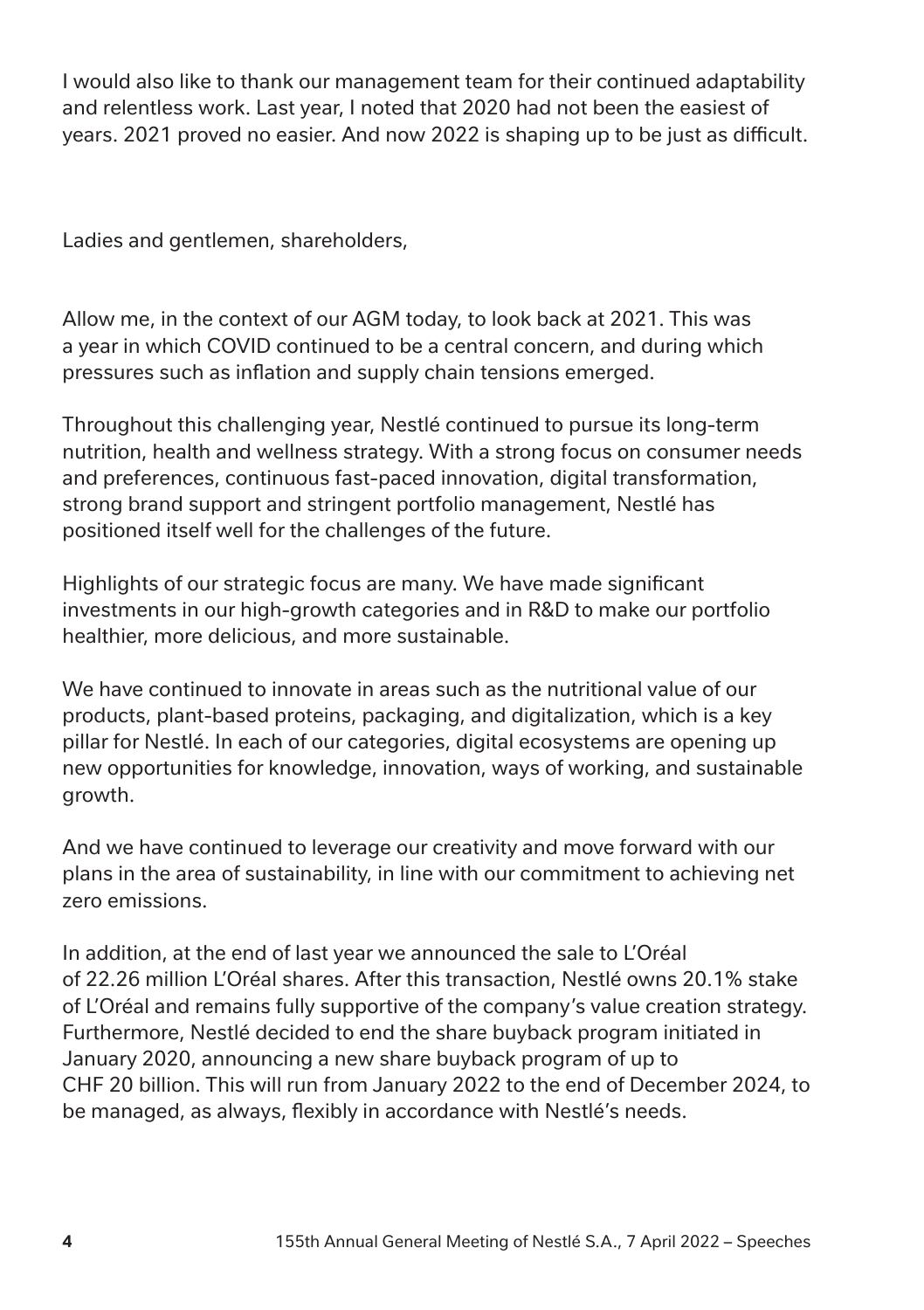Today, our Board of Directors is pleased to propose a dividend of CHF 2.80 per share. If approved, this will constitute the 27th consecutive annual dividend increase by the company. Further proof that in these highly uncertain times Nestlé is committed to staying consistent, resilient and dependable in the long term. Ladies and gentlemen, you can count on us.

Dear shareholders,

Food and good nutrition are fundamental to everyone's health, well-being and enjoyment. From the very beginning, Nestlé has focused on making better nutrition accessible to people. This is why we continue to add products to our portfolio that are accessible, affordable, available and nutritional, and that respond to the needs of communities where we have a presence.

We believe we have a positive role to play along the whole value chain in ensuring a healthy and sustainable food system. We are very aware that the current system is not sustainable in the long term. And therefore, we are doing our utmost, in cooperation with other stakeholders, to contribute our know-how and support to its transformation.

We are convinced that our long-term success is based on adding value both for you, our shareholders, and for society as a whole. We want to have a positive impact. This is what we call "Creating Shared Value". This conviction is more important than ever.

In 2021, we further demonstrated our commitment to this way of doing business. We have accelerated our efforts to reduce greenhouse gases. And we embarked on a journey to going beyond sustainability and embrace regeneration. More specifically, we laid out plans to support and accelerate the transition to a regenerative food system. This aims to protect and restore the environment, improve the livelihoods of farmers, and enhance the well-being of farming communities.

By driving these outcomes, and with only eight years to meet the UN's 2030 Sustainable Development Goals, we are laying the foundation for sustainable food production in the future and contributing to achieving the ambitious climate targets we have set ourselves.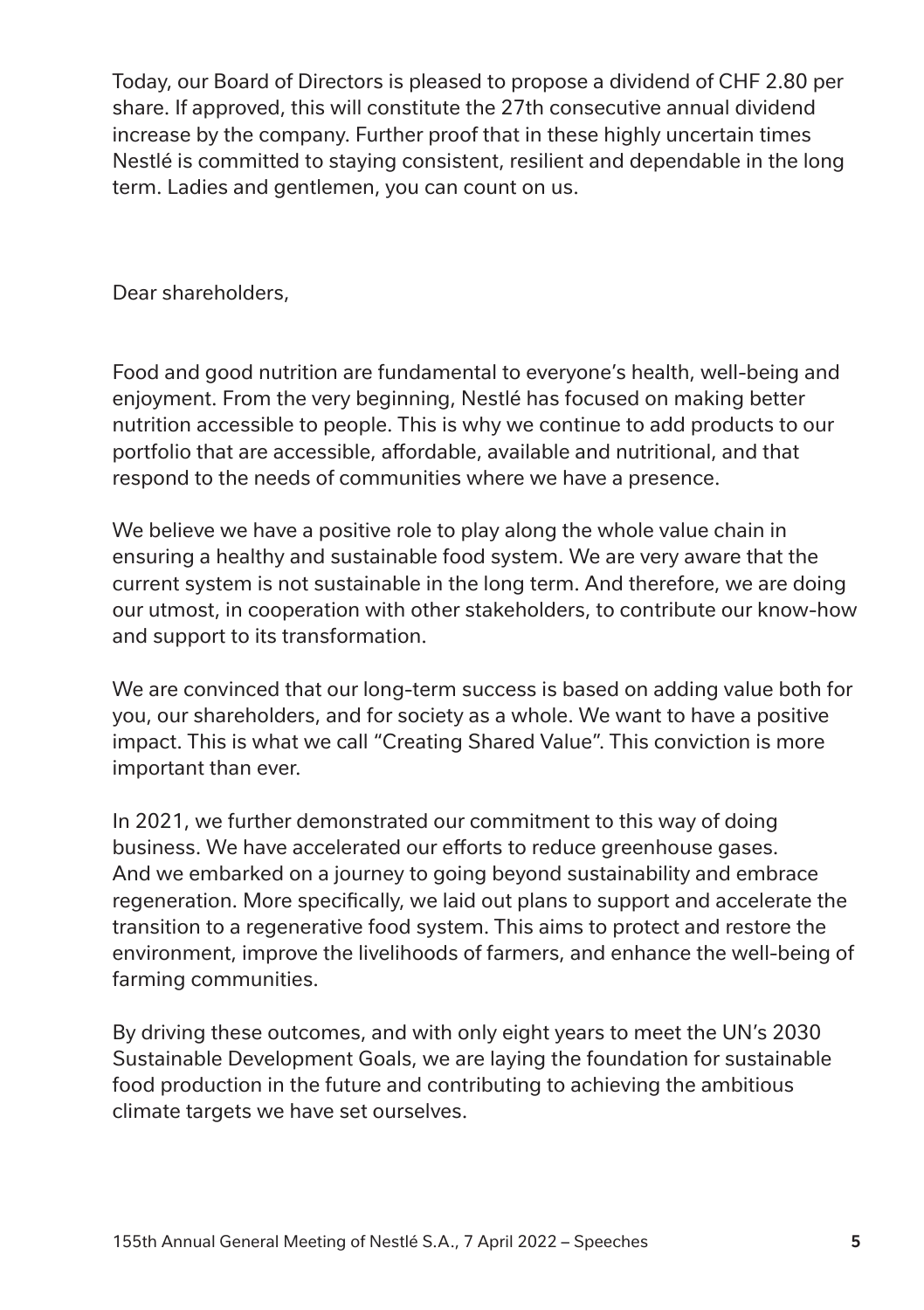All these commitments, all these goals, all these ambitions are critically important, such that we have integrated ESG indicators (environment, social and governance) into the remuneration of Group Management.

Dear shareholders,

Nestlé's governance plays a critical role in delivering sustainable value creation, and the composition of the Board of Directors is particularly important in this regard. Nestlé benefits from an experienced and diverse Board of Directors with varied expertise directly relevant to the company.

Today, I would like to thank two members who will not stand for re-election: Ann Veneman and Kasper Rorsted. I would like to thank both most sincerely for their valuable contributions.

Ann has been with us for 11 years, serving on several Committees during this time and chairing the dedicated Sustainability Committee we created last year. Over the years, I have always appreciated Ann's perspectives, and have come to rely on her uncompromising human-centric view of the world.

Kasper has brought relevant insights from the consumer and digital worlds to the Board, and I wish to thank him for that.

Following these announcements, it gives me great pleasure to nominate two new members for election to the Board of Directors: Luca Maestri, Chief Financial Officer at Apple, and Chris Leong, Chief Marketing Officer at Schneider Electric.

Luca brings many years of experience in building and leading finance teams in global companies operating on a large scale with great complexity. Chris Leong will bring her deep knowledge of Asia and the emerging markets to the Board, as well as solid expertise in brand communication and digitalization.

With these proposed nominees, the Nestlé Board will comprise 14 members, of which 12 are independent directors. In this fast-changing environment, the company stands to benefit greatly from the profound professionalism, geographical and cultural diversity, and multi-faceted expertise of our Board of Directors. I would like to thank all the members of the Board most sincerely for their commitment in these difficult and tumultuous times.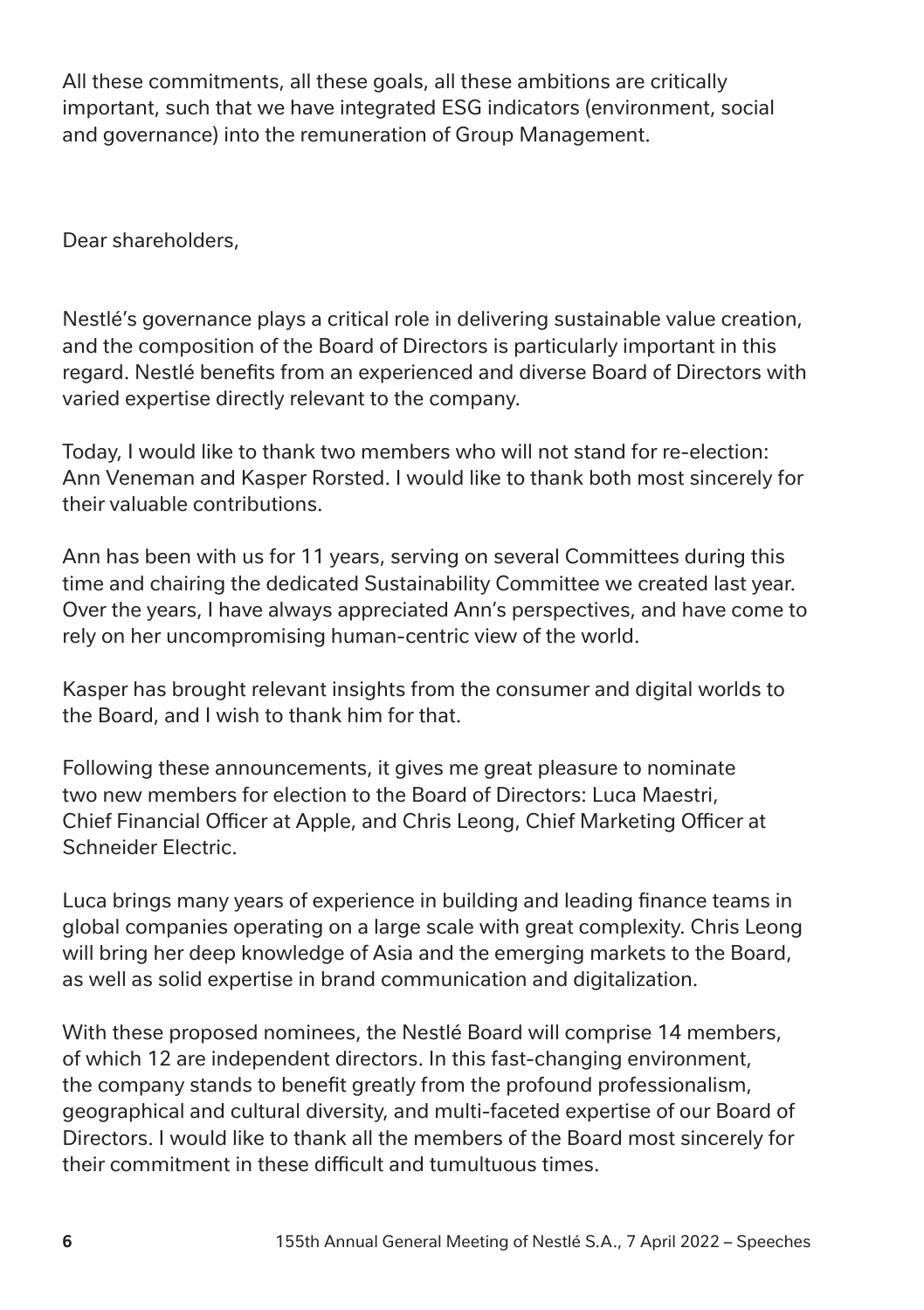Ladies and gentlemen, shareholders,

Let me conclude with a few words looking forward. The world is not getting easier for business to navigate. The complexity – in particular, the ambiguity – we are all faced with is playing out through multiple channels, be they geopolitical, commercial, economic, financial, political, environmental, and in value systems.

In this context, a clear strategic vision, strong values, a long-term approach, and a clearly formulated purpose which is well understood and embraced by our employees, provide our framework for decision and action. Together, they bring consistency and coherence over time. They unite all our stakeholders, both within our company and throughout our external engagements. Our Nutrition, Health and Wellness strategy and our Creating Shared Value approach are firmly established. What are more relevant than ever are our values and our purpose – to believe in *"the power of food to enhance the quality of life for everyone, today and for generations to come"*.

Ladies and gentlemen, dear shareholders, it remains for me to thank you for your continued trust in our company. I sincerely hope that we will meet again in person in 2023. In the meantime, I wish you a health and safety year ahead.

Thank you.

And now, it gives me great pleasure to hand over to Mark Schneider, our Chief Executive Officer. Mark, over to you…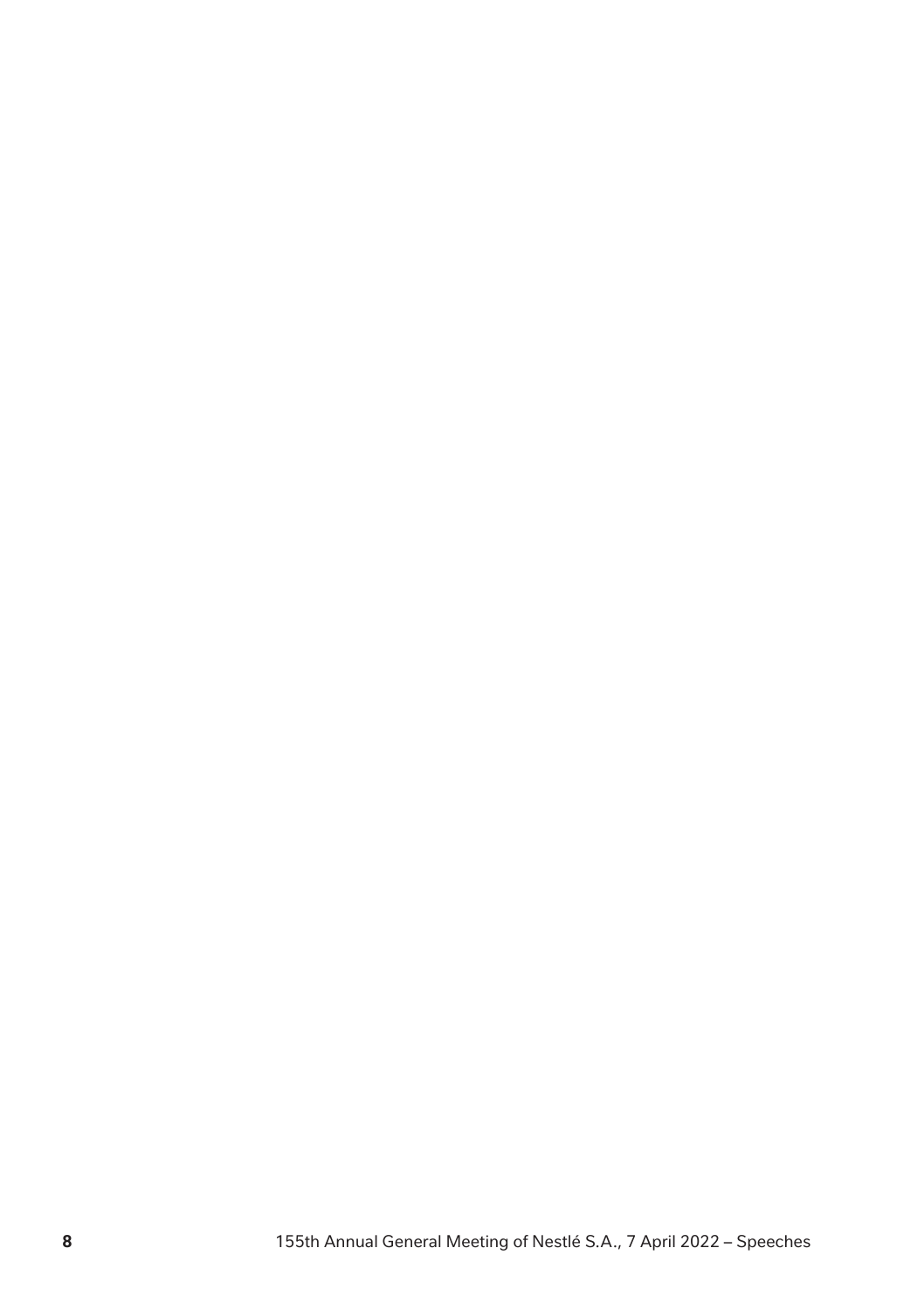### **Address by Mr. U. Mark Schneider**

Chief Executive Officer

*Check against delivery.*

Thank you, Paul.

Dear fellow Shareholders,

I'm pleased to speak to you today to give you an update on our business and some of our important sustainability topics. As Paul mentioned, we considered it prudent to again hold the Annual General Meeting without shareholder presence, but we look forward to meeting with you in person next year.

Regarding the tragic war in Ukraine, please allow me to add a few words in addition to what Paul has already said.

When Russia invaded Ukraine, we were all deeply shocked. Our immediate response was to do everything possible to keep our own employees safe and to support them as well as the Ukrainian people. We mobilized our teams across the region to get food and essential supplies to the people – those in the country as well as refugees in neighboring countries. We provided financial support, and we are continuing all of these efforts today.

Companies have faced calls to take a firm stand and go well beyond international sanctions. We found ourselves thrust into global politics like no other moment in recent history.

To some, it may have appeared that Nestlé was not listening closely enough, or that we were not acting quickly enough in response to current events. But, even in times of war, we believe universal values and principles should continue to apply. For us – as a food company – the basic right of access to food is key. We always try to live up to our values and do the right thing. And that has driven our response to date.

In Russia, we scaled back our operations to focus on providing essential food, such as infant food and medical nutrition. We are suspending the production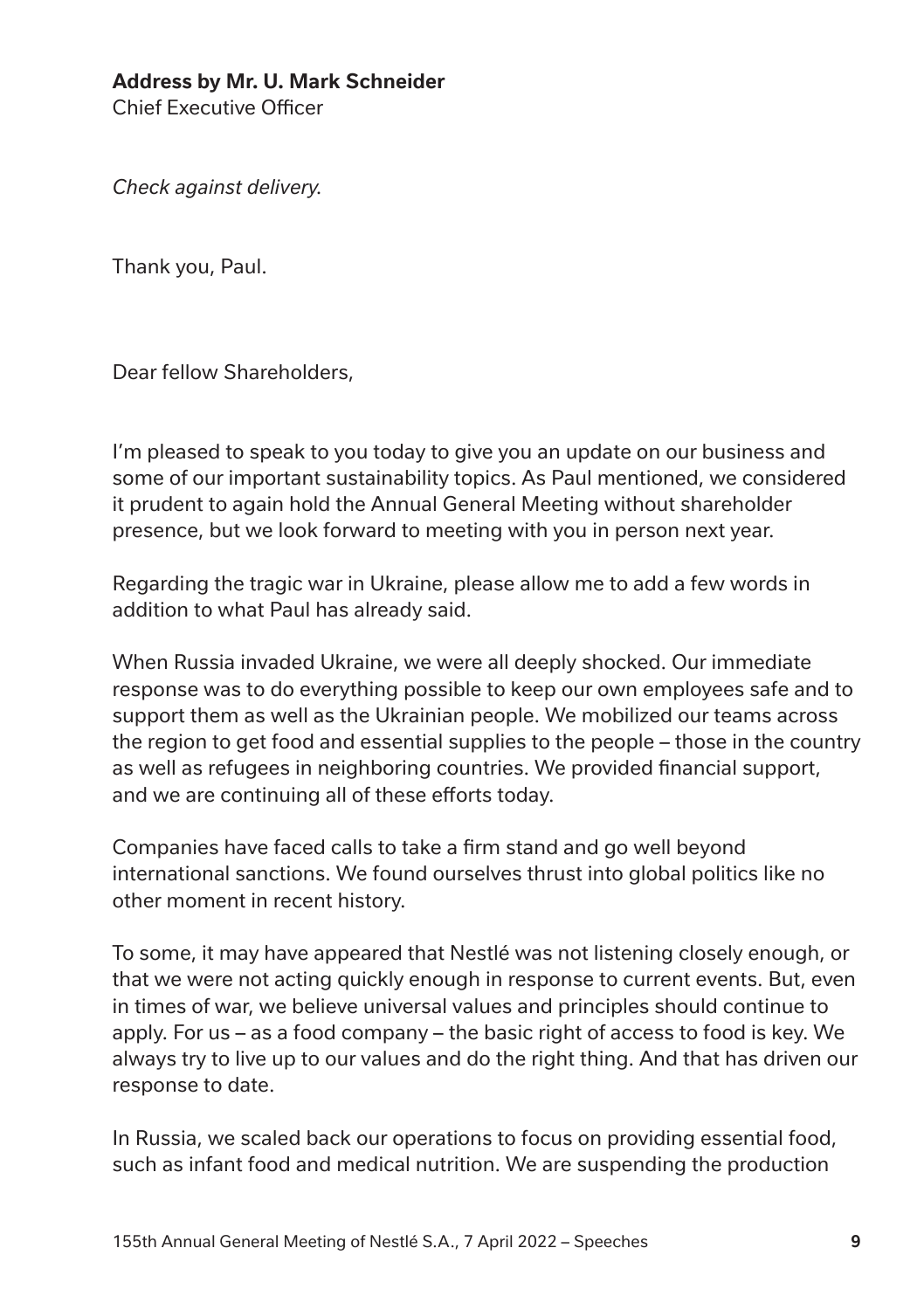of most of our brands. We halted all non-essential imports into and exports out of Russia. We stopped all advertising. We suspended all capital investment in the country. And we continue to fully comply with all international sanctions on Russia. Our remaining presence in Russia is not because of profits, but because our role is to bring food to people. While we do not expect to make a profit in the country or pay any related taxes for the foreseeable future, any profit will be donated to humanitarian relief organizations.

Our priority continues to be the safety of our colleagues in Ukraine. We stand with the people of Ukraine, with our 5800 employees in the country and with the international community in the call for peace.

Moving now to 2021, we had a very strong year. In a year when we had to navigate significant supply chain constraints and fast-rising input costs, we delivered. We limited the impact of exceptional cost inflation for our consumers through diligent cost management and responsible pricing. And we didn't lose sight of our long-term goals.

Paul mentioned that we stayed focused on executing our strategy, on increasing our growth investments and on evolving our portfolio. With the acquisitions of Nuun and the core brands of The Bountiful Company, we continued to build Nestlé Health Science into a leading global nutrition and health business. And we further sharpened our focus on international premium and mineral water brands as well as healthy hydration products through the acquisition of Essentia Water and the divestment of mainstream water brands in North America.

We demonstrated Nestlé's dependability, even in difficult times. Our efforts resulted in strong organic sales growth of 7.5%. This was supported by strong at-home consumption during the pandemic as well as a steady recovery of our business with restaurants and cafeterias. But the key message is that we are now solidly positioned to achieve sustained mid single-digit organic sales growth. We have the portfolio and the innovation capabilities to achieve this.

Our organic growth rate was the result of strong performance in most geographies and categories. Three categories stood out: PetCare, Nestlé Health Science and coffee. PetCare and Nestlé Health Science both saw double-digit organic growth. Coffee came in just shy of double-digit organic growth at 9.7% and remained the biggest contributor to the Group's overall organic growth rate. Sales of Starbucks products reached 3.1 billion Swiss francs. This is over one billion Swiss francs higher than in 2018 when we made our agreement with the company.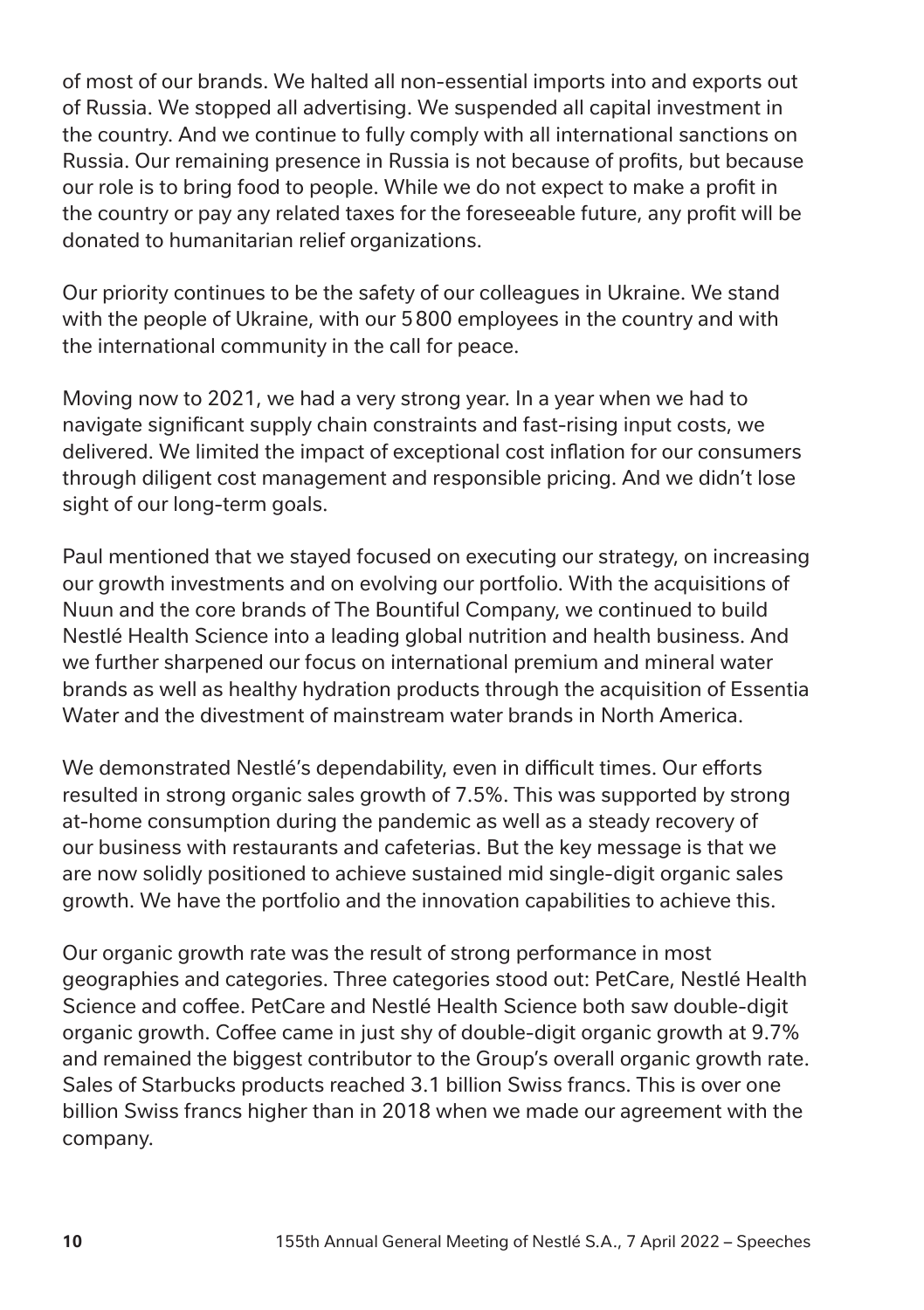The mid-to-long-term future for these three categories also looks very promising. Rising pet adoption rates around the world will translate to a greater need for pet food. Flexible home office working models will mean people continue to drink more coffee at home. And a renewed interest in personal health and in boosting the immune system will bolster the need for vitamins, minerals and supplements.

In 2021, we also saw double-digit growth in our vegetarian and plant-based products, even at a time when others in the category were lagging. Our early entry into specialties, such as plant-based alternatives to tuna, shrimp, or egg, has given us an advantage, and we will continue to invest in R&D in this space. Our plant-based offering is revitalizing Nestlé's food business.

E-commerce sales grew by 15.1%, reaching 14.3% of total Group sales, largely related to the pandemic. We believe that this trend is here to stay, as people have discovered the convenience and benefits of shopping for food and beverage products online. Our ambition is to drive this number to 25% of total Group sales by the year 2025.

Our underlying trading operating profit margin was slightly lower versus 2020 at 17.4%, reflecting time delays between cost inflation and pricing actions.

Net profit attributable to shareholders grew by 38.2%. This was related to the gain on the disposal of L'Oréal shares, which more than offset higher asset impairments and other one-off items. Earnings per share also increased by 41.1% to six Swiss francs and six centimes.

The entire Nestlé team stepped up, remained agile and delivered solid results in a challenging environment. I would like to take this opportunity to thank all employees for their tremendous efforts. They went over and above what was expected.

2022 is not requiring any less. An extremely challenging environment is now exacerbated by the effects of war. We must stay flexible and remain focused, as we continue to execute on our long-term objectives. We will deliver further meaningful, consumer-driven innovations at an ever-faster pace. And we will advance our digitalization capabilities to enhance efficiency and growth. We will only make acquisitions to support our portfolio development if they fit with our well-defined strategy. As always, we will make such decisions with financial prudence.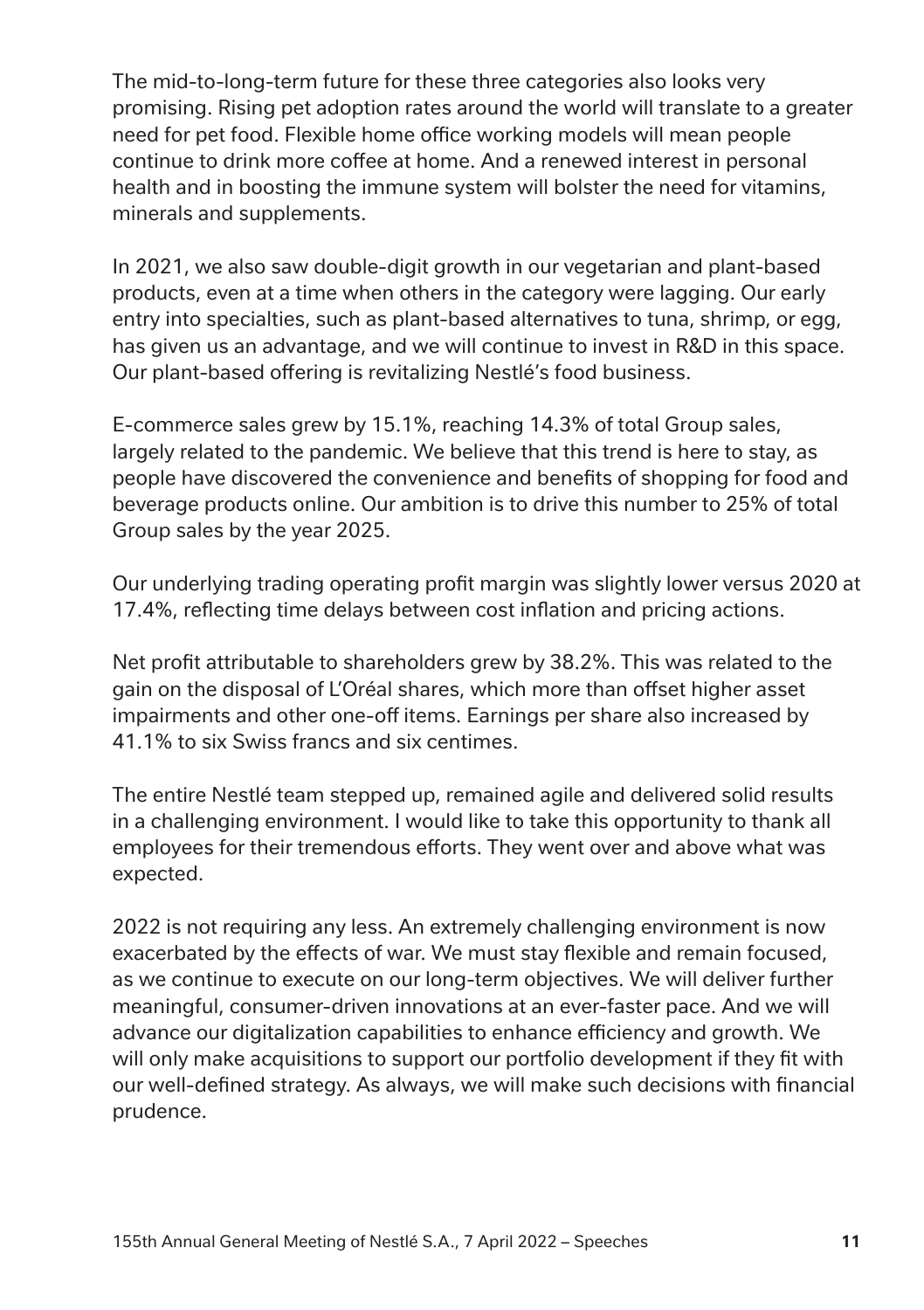Creating value for you, dear shareholders, as well as all our stakeholders is our ambition in the short and the long term. To sustain long-term success, however, we must also help to tackle the most defining issues of our time. As the world is reeling from the consequences of war, all other challenges seem to have faded away. But climate change is still very much with us. Nestlé remains committed to its ambitious sustainability goals.

At last year's AGM we presented our detailed climate roadmap and asked for your support through an advisory vote. Let me use this opportunity to give you an update on where we stand. I'm pleased to report to you today that we have passed peak carbon. Since 2019, our greenhouse gas emission levels have been going down, even as our business volume has grown substantially. This is significant. We hear about many companies' plans and promises to deliver carbon reductions in 20, or 30 years. But ultimately what counts is whether those companies are acting now, whether their emissions are trending down already today. Here, Nestlé is on the right track.

As you know, our ambition is to achieve net zero emissions by 2050. We have also set ourselves intermediate targets, in line with the Science Based Targets initiative, to reduce emissions by 20% over the next three years and by 50% over the next eight. In 2021, we achieved an absolute *reduction* of 4.0 million tonnes of CO2 equivalents, for example, by switching to renewable electricity, or encouraging the use of natural fertilizers in farming. Reductions will be our primary path to net zero emissions.

To address the remaining emissions, we are implementing nature-based solutions to *remove* CO2 equivalents. As a company with a large land footprint, it makes sense that we take measures within our value chain to remove emissions from the atmosphere and sequester them. We have already initiated removals of 9.7 million tonnes of CO2 equivalents.

The development and implementation of regenerative agriculture is key to our climate strategy. We are investing 1.2 billion Swiss francs by 2025 to help farmers introduce practices that will improve soil health, restore water cycles and increase biodiversity. We are providing them with state-of-the-art science and technology, offering investment support for equipment and paying premiums for regenerative agriculture products.

Protecting and restoring forests and natural ecosystems is also an essential part of Nestlé's net zero pledge. We have committed to achieving and maintaining 100% deforestation-free supply chains, growing 200 million trees by 2030 and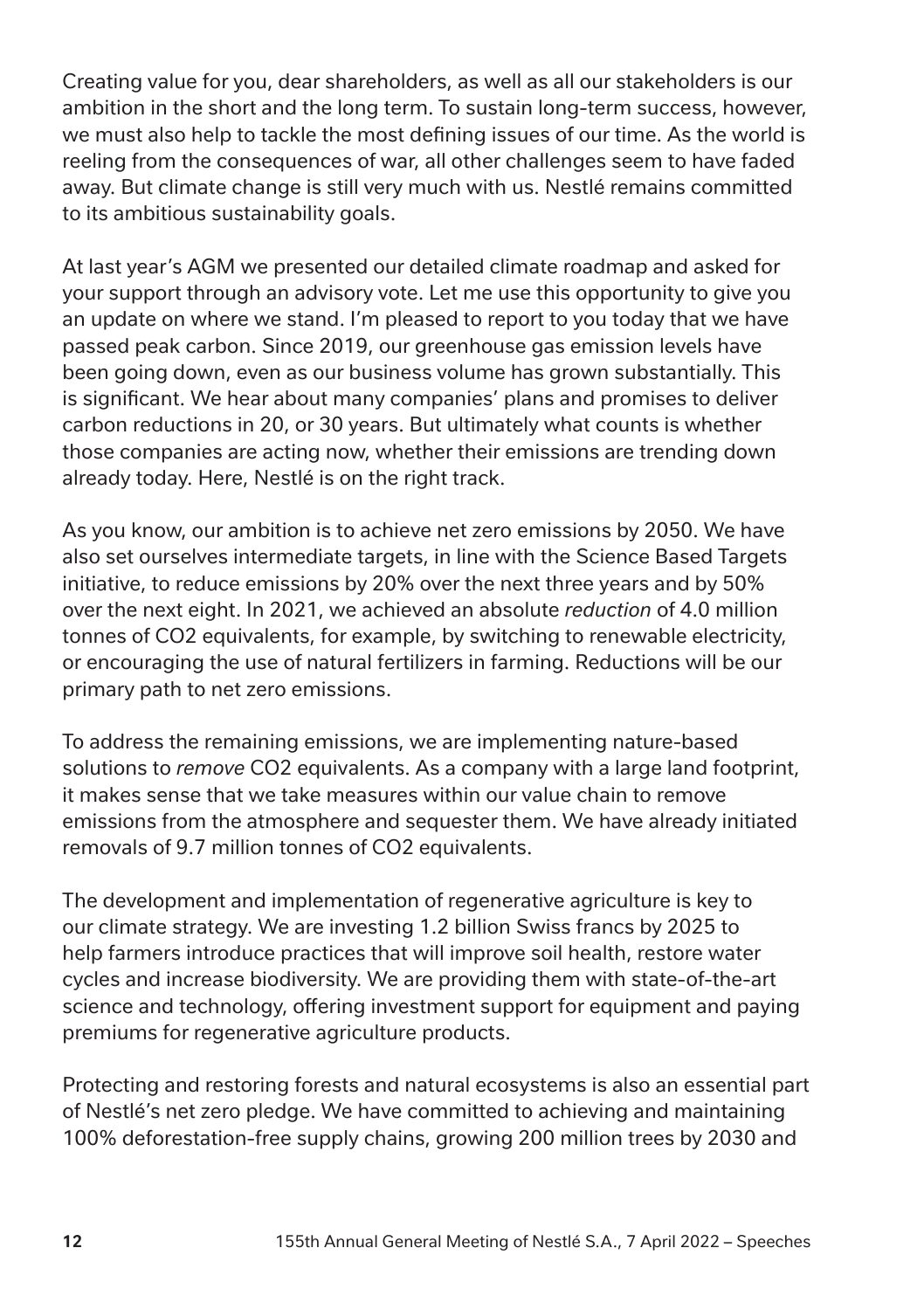supporting 15 sustainable landscape initiatives by 2023 to transform the key landscapes we source from.

I encourage you to take a look at our *[Creating Shared Value and Sustainability](https://www.nestle.com/sites/default/files/2022-03/creating-shared-value-sustainability-report-2021-en.pdf)  [Report](https://www.nestle.com/sites/default/files/2022-03/creating-shared-value-sustainability-report-2021-en.pdf)* as well as our *[Climate Risk and Impact Report](https://www.nestle.com/sites/default/files/2022-03/2021-tcfd-report.pdf)*. These offer more concrete examples of the real work we are undertaking to achieve our climate goals.

As we strive to make products that are good for the planet, so too do we aim to produce products that are good for people. As Paul laid out: we will make our portfolio healthier and help people enjoy a tasty, balanced diet.

We are adding whole grains, fiber as well as essential vitamins and minerals. Last year, for example, we delivered more than 196 billion servings of food fortified with vitamins and minerals to address nutritional deficiencies in lowand middle-income countries. And of our affordable, accessible products, 83% are now fortified with at least one essential micronutrient often lacking in people's diets, for example, iron, zinc, vitamin A and iodine.

Between 2017 and 2021, we also reduced the added sugars in our foods and beverages by 5%. And we made a new global commitment to further reduce sodium in key categories of frequently consumed products by 2025 and 2030.

Nestlé takes a scientific approach to nutrition, promoting a balanced diet that leaves some space for indulgent products when consumed in moderation. We help people eat healthier by developing new products and by continuously reformulating existing products to create healthier meals. For example, we are expanding our plant-based offering and are using more natural ingredients in all of our products. We also provide transparent information on product packaging to help people make informed choices. Nestlé supports the mandatory implementation of the Nutri-Score nutrition label across all EU countries. Nutri-Score encourages the continuous improvement of products. We also fully support appropriate rules related to marketing to children and have been recognized for our industry leadership and commitments in this important endeavor. And – of course – we ensure that we are fully compliant with all applicable regulation around the world.

In 2021, Nestlé placed first for the second time in a row in the ATNI ranking of the world's 25 largest food and beverage manufacturers. We also placed second overall in the World Benchmarking Alliance's ranking of the 350 world's most influential food and agriculture companies.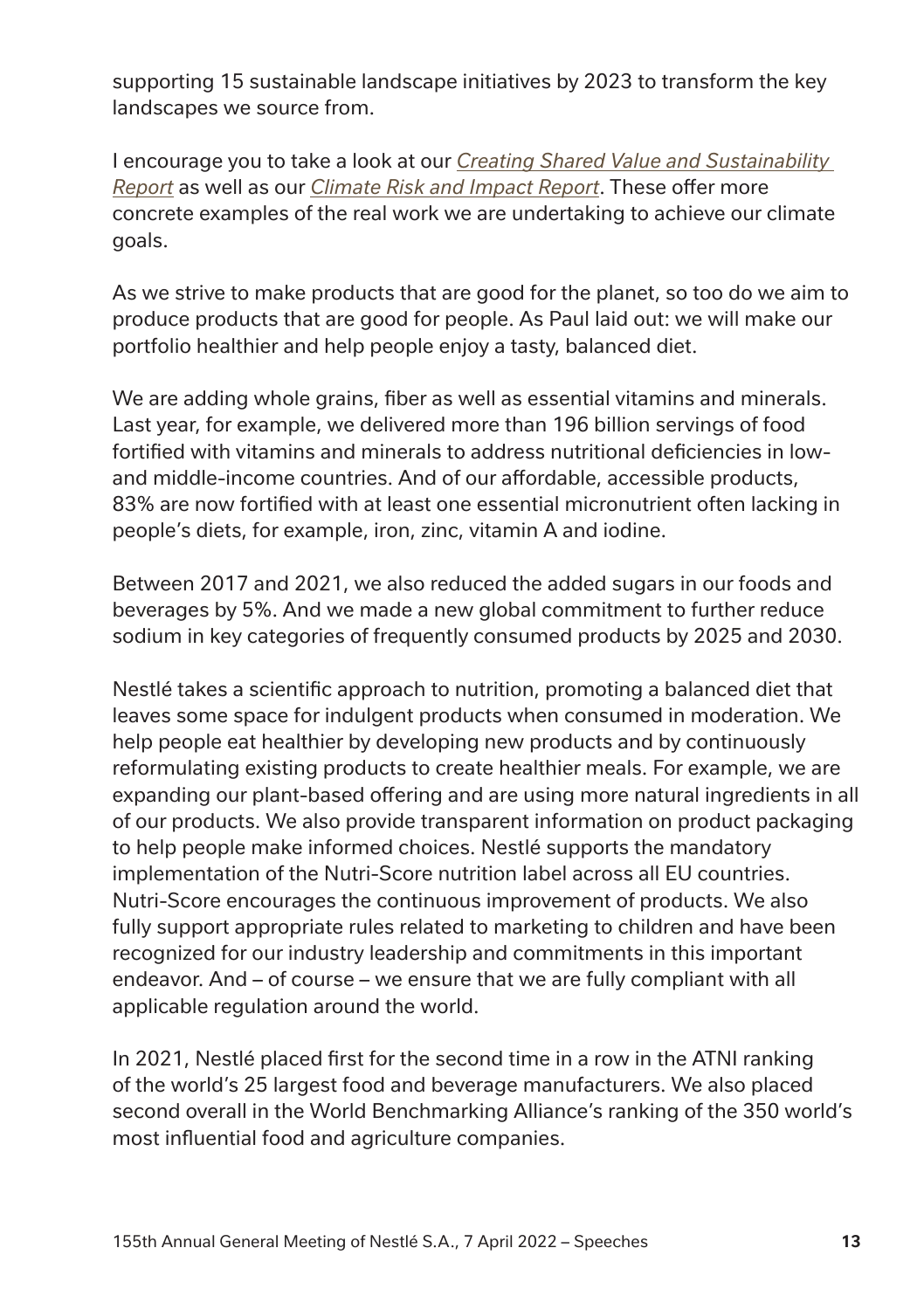Our hard work in 2021 allowed us to achieve strong results. It was a difficult year, but the entire team persevered and stayed focused on our priorities: including more products in our portfolio that are good for our consumers, good for the environment and make good business sense. We are continuing on the same path in 2022.

Your confidence in us gives us the space to act with decisiveness. For that we are grateful. We wish you and your families all the best for the remainder of the year, and we look forward to speaking in person again next year. Stay healthy and stay safe.